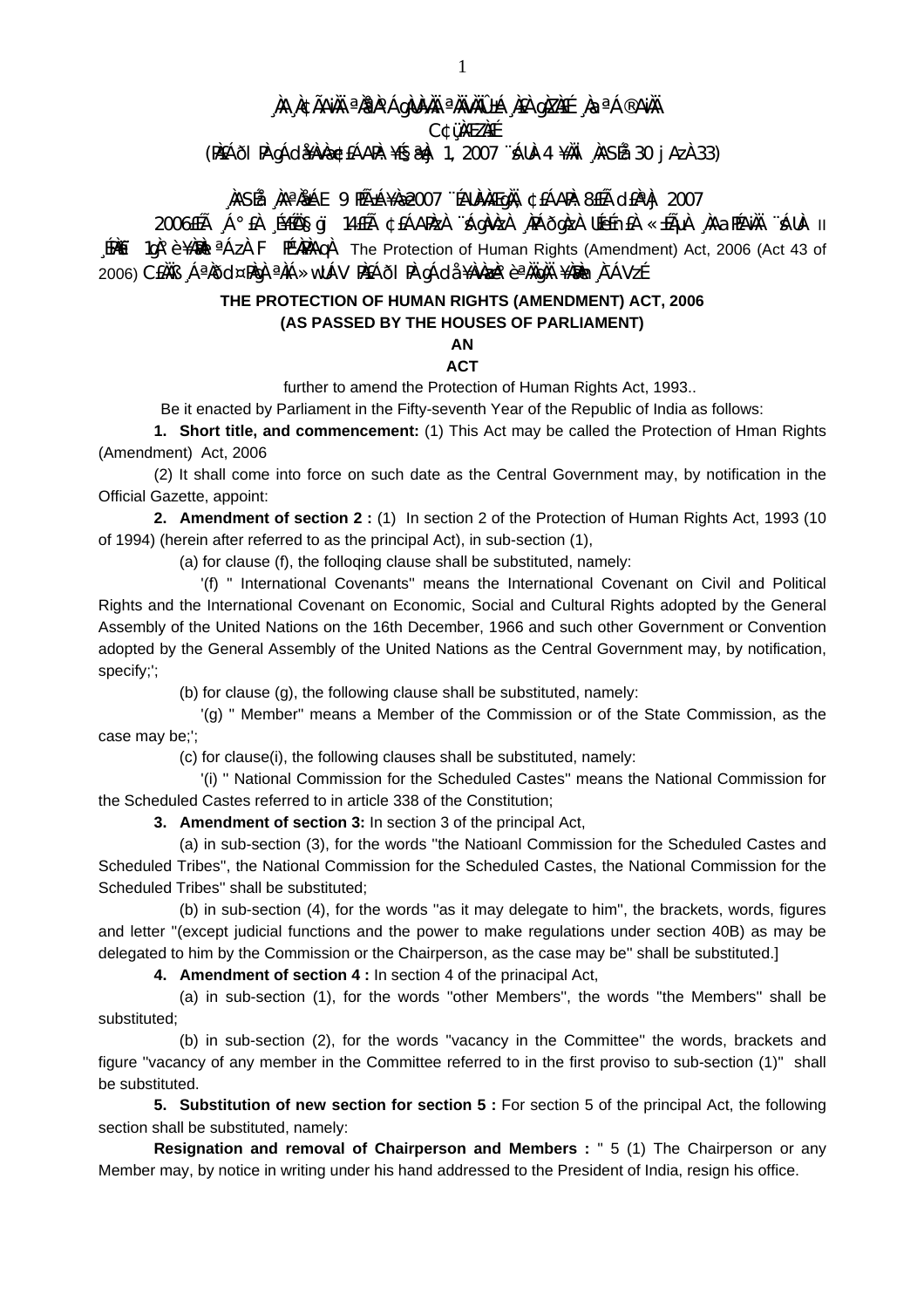(2) Subject to the provisions of sub-section (3), the Chairperson or any Member shall only be removed from his office by order of the President of India on the ground of proved misbehaviour or incapacity after the Supreme Court, on refernce being made to it by the President, has, on inquiry held in accordance with the procedure prescribed in that behalf by the Supreme Court, reported that the Chairperson or the Member, as the case may be, ought on any such ground to be removed

 (3) Notwithstanding anything in sub-section (2), the President may, by order, remove from office the Chairperson or any Member if the Chairperson or such Member, as the case may be,

(a) is adjudged an insolvent; or

(b) engages during his term of office in any paid emploment outside the duties of his office; or

(c) is unfit to continue in office by reason of infirmity of mind or body; or

(d) is of unsound mind and stands so declared by a competent court; or

 (e) is convicted and sentenced to imprisonment for an offence which in the opinion of the President involves moral turpitude.''

**6. Substitution of new section for section 6 :** For section 6 of the principal Act, the following section shall be substituted, namely:

**Term of office of Chairperson and Members** : "6 (1) A person appointed as Chairperson shall hold office for a term of five years from the date on which he enters upon his office or until he attains the age of seventy years, whichever is ealier.

 (2) A person appointed as a Member shall hold office for a term of five years from the date on which he enters upon his office and shall be eligible for re-appointment for another term of five years:

Provided that no Member shall hold office after he has attained the age of seventy years.

 (3) On ceasing to hold office, a Chairperson or a Member shall be ineligible for further employment under the Government of India or under the Government of any State.''

**7. Substitution of new section for section 8 :** For section 8 of the principal Act, the following section shall be substituted, namely:

**Terms and conditions of service of Chairperson and Members :** ''8. The salaries and allowances payable to, and the other terms and conditions of service of, the Chairperson and Members shall be such as may be prescribed:

 Provided that neither the salary and allowances nor the other terms and conditions of services of the Chairperson or Member shall be varied to his disadvantage after his appointment''.

**8. Amendment of section 10:** Insection 10 of the principal Act, for sub-section (2), the following sub-section shall be substituted, namely:

 ''(2) Subject to the provisions of this Act and rules made there under, the Commission shall have the power to lay down by regulations its own procedure''.

**9. Amendment of section 12 :** In section 12 of the principal Act,

 (a) in clause (a), after the words ''or any person on his behalf '', the words ''or on a direction or order of any court'' shall be inserted;

(b) for clause (c), the following clause shall be substituted, namely:

 ''(c) visit, notwithstanding anything contained in any other law for the time being in force, any jail or other institution under the control of the State Government, where person are detained or lodged for purposes of treatment, reformation or protection, for the study of the living conditions of the inmates thereof and make recommendations thereon to the Government;''

**10. Amendment of section 13:** In section 13 of the principal Act, after sub-section (5), the following sub-sections shall be inserted, namely:

 ''(6) Where the Commission considers it necessary or expedient so to do, it may by order, transfer any complaint filed or pending before it to the State Commission of the State from which the complaint arises,for disposal in accordance with the provisions of this Act:

 Provided that no such complaint shall be transferred unless the same is one respecting whivch the state Commission has jurisdiction to entertain the same.

 (7) Every complaint transferred under sub-section (6) shall be dealt with and disposed of by the State Commission as if it were a complaint initially filed before it''.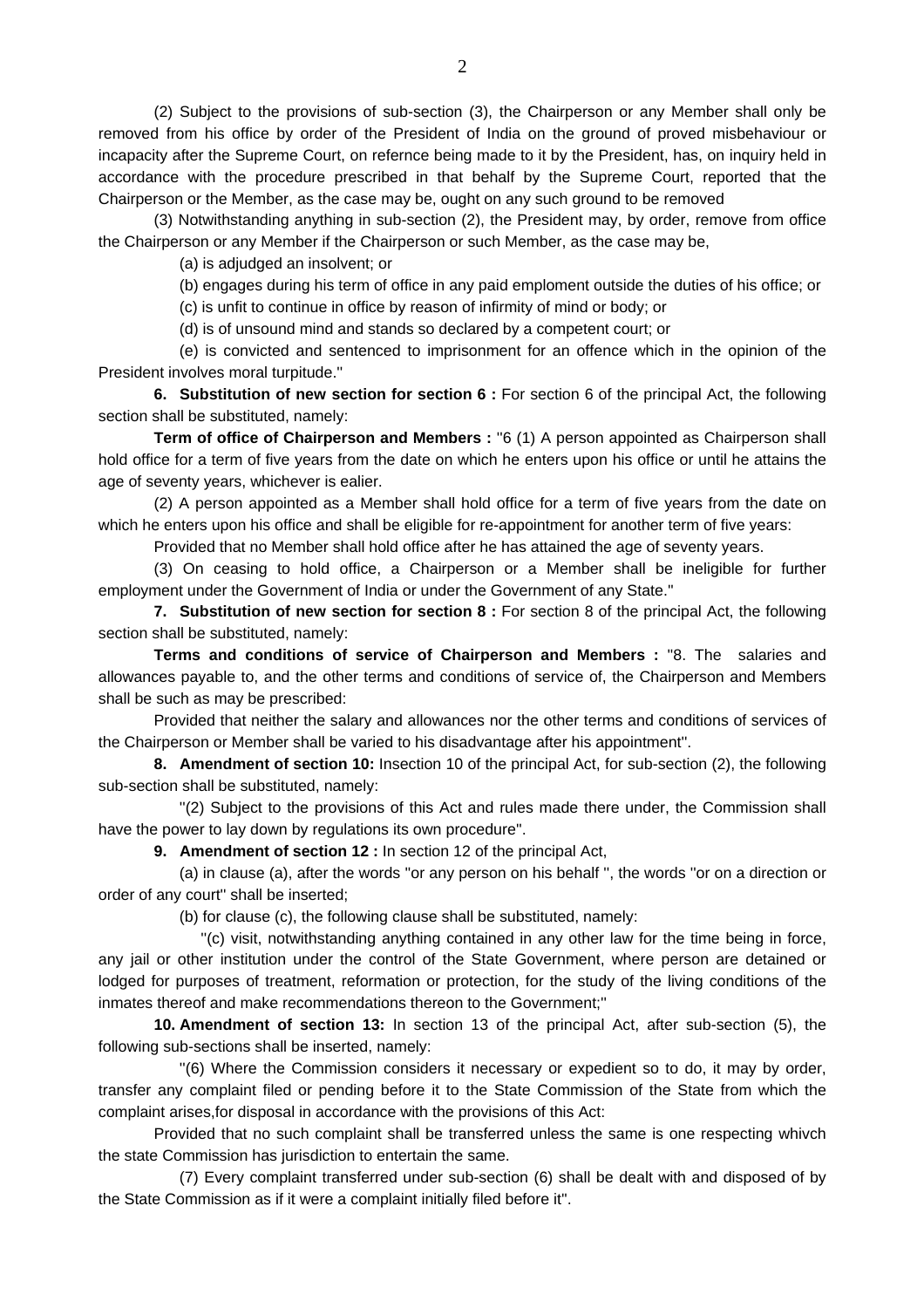**11. Substitution of new section for section 18 :** For section 18 of the Principal Act, the following section shall be substituted, namely:

**18. Steps during and after inquiry :** ''18 The Commission may take any of the following steps during or upon the competion of an inquiry held under this Act, namely:

 (a) where the inquiry discloses the commission of violation of human rights or negligence in the prevention of violation of human rights or abetment thereof by a public servant, it may recommend to the concerned Government or authourty

 (i) to make payment of compensation or damages to the complainant or to the victim or the members of his family as the Commission may consider necessary;

 (ii) to initite proceedings for prosecution or such other suitable action as the Commission may deem fit against the concerned person or person:

(iii) to take such further action as it may think fit;

 (b) approach the Supreme Court or the High Court concerned for such directions, orders or writs as that Court may deem necessary;

 (c) recommend to the concerned Government or authority at any stage of the inquiry for the grant of such immediate interim relief to the victim or the members of his family as the Commission may consider nesessary;

 (d) subject to the provisions of clause (e), provide a copy of the inquiry report to the petitioner or his representative;

 (e) the Commission shall send a copy of its Inquiry report together with its recommendations to the concerned Government or authority and the concerned Government or authority shall, within a period of one month, or such further time as the Commission may allow, forward its comments on the report, including the action taken or proposed to be taken thereon, to the Commission;

 (f) the Commission shall publish its inquiry report together with the comments of the concerned Government or authority, if any, and the action taken or propoesd to be taken by the concerned Government or authority on the recommendations of the Commission''.

**12. Amendment of section 21 :** In section 21 of the principal Act,

(a) for sub-section (2), the following sub-section be substituted, namely:

 ''(2) The State Commission shall, with effect from such date as the State Government may by notification specify, consist of

(a) a Chairperson who has been a Chief Justice of High Court:

 (b) one Member who is, or has been, a Judge of a High Court or District Judge in the State with a minimum of seven years experience as District Judge;

 (c) one Member to be appointed from among persons having Knowledge of or parctical experience in matters relating to human rights.'';

(b) after sub-section (5), the following sub-section shall be inserted, namely:

 ''(6) Two or more State Governments may, with the consent of a Chairperson or Member of a State Commission, appoint such Chairperson or, as the case may be, such Member of another State Commission simultaneously if such Chairperson or Member consents to such appointment:

 Provided that every appointment made under this sub-section shall be made after obtaining the recommendatins of the Committee referred to in sub-section (1) of section 22 in respect of the State for which a common Chairperson or Member, or both ,as the case may be, is to be appointed''.

**13. Amendment of section 22:** In section 22 of the principal Act,

 (a) in the marginal heading for the words ''other Members'' the word ''Members'' shall be substituted;

 (b) in sub-section (1), for the words ''other Members'' the word ''Members'' shall be substituted;

 (c) in sub-section (2), for the words ''any vacancy in the Committee'' the words, brackets and Figure ''any vacancy of any Member in the Committee referred to in sub-section (1)'' shall be substituted.

**14. Amendment of section 23 :** In section 23 of the principal Act,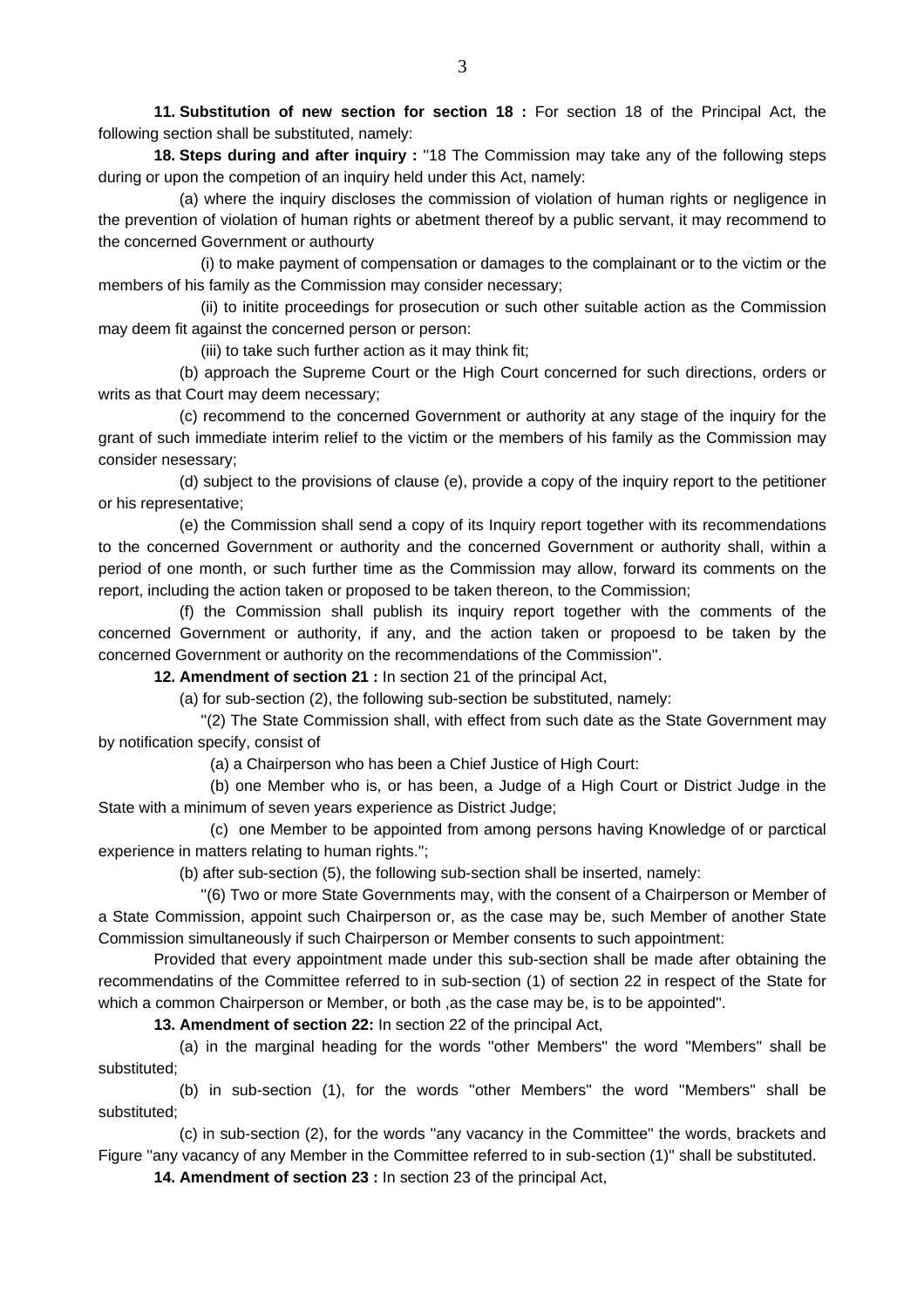(a) for the marginal heading ''Removal of a Member of the State Commission'', the marginal heading ''Resignation and Removel of Chairperson or a Member of the State Commission'' shall be substituted;

(b) for sub-section (1), the following sub-sections shall be substituted, namely:

 '' (1) The Chairperson or a Member of State Commission may, by notice in writing under his hand addressed to the Governor, resign his office.

 (1A) Subject to the provisions of sub-section (2), the Chairperson or any Member of the State Commission shall only be removed from his office by order of the President on the ground of proved misbehaviour or incapacity after the Supreme Court, on a reference being made to if by the President, has, on inquiry held in accordance with the procedure prescribed in that behalf by the Supreme Court, reported that the Chairperson or such Member, as the case may be, ought on any such ground to be removed'';

(c) in sub section (2),

 (a) for the word brackets and figure ''sub-section (1)'', the word, brackets, figure and letter ''sub-section (1A)'' shall be substituted;

 (b) for the words ''other Member'' at both the places where they occur, the word ''Member'' shall be substituted.

**15. Substitution of new section for section 24 :** For section 24 of the principal Act, the following section shall be substituted, namely:

**Term of office of Chairperson and Members of the State Commission :** "24 (1) A person appointed as Chairperson shall hold office for a term of five years from the on which he enters upon his office or until he attains the age of seventy years, whichever is earlier.

 (2) A person appointed as a Member shall hold office for a term of five years from the date on which he enters upon his office and shall be eligible for re-appointment for another term of five years:

provided that no Member shall hold office after he has attained the age of seventy years.

 (3) On ceasing to hold office, a Chairperson or a Member shall be ineligible for further employement under the Government of a State or under the Government of a State of a under the Government of India.''

**16. Substitution of new section for section 26:** For section 26 of the principal Act, the following section shall be substituted, namely:

 **Terms and conditions of service of Chairperson and Members of state Commissions :** 26 .The salaries and allowances payable to, and other terms and conditions of service of, the Chairperson and Members shall be such as may be prescribed by the State Government:

 Provided that neither the salary and allowances nor the other terms and conditions of service of the Chairperson or a Member shall be varied to his disadvantage after his appointment.''

**17. Amendment of section 40 :** In section 40 of the principal Act, in sub-section (2), in clause (a), for the word ''Members'' the words '' Chairperson and Members'' shall be substituted.

**18. Institution of new section 40 B:** After section 40 A of the principal Act, the following section shall be inserted, namely:

**Power of Commission to make regulations :** ''40B. (1) Subject to the provisions of this Act and the rules made therunder, the commission may, with the previous approval of the Central Government, by notification, make regulations to carry out the provisions of this Act.

 (2) In particular and without prejudice to the generality of the foregoing power,such regulations may provide for all or any of the following matters, namely:

(a) the procedure to be followed by the Commission under sub-section (2) of section 10;

(b) the returns and statistics to be furnished by the State Commissions;

(c) any other matter which has to be, or may be, specified by regulations.

 (3) Every regulation made by the Commission under this Act shall be laid, as soon as may be after it is made, before each House of Parliament, while it is in session, for a total period of thirty days which may be comprised in one session or in two or more successive sessions, and if, before the expiry of the session or the successive sessions aforesaid, both Houses agree in making any modification in the